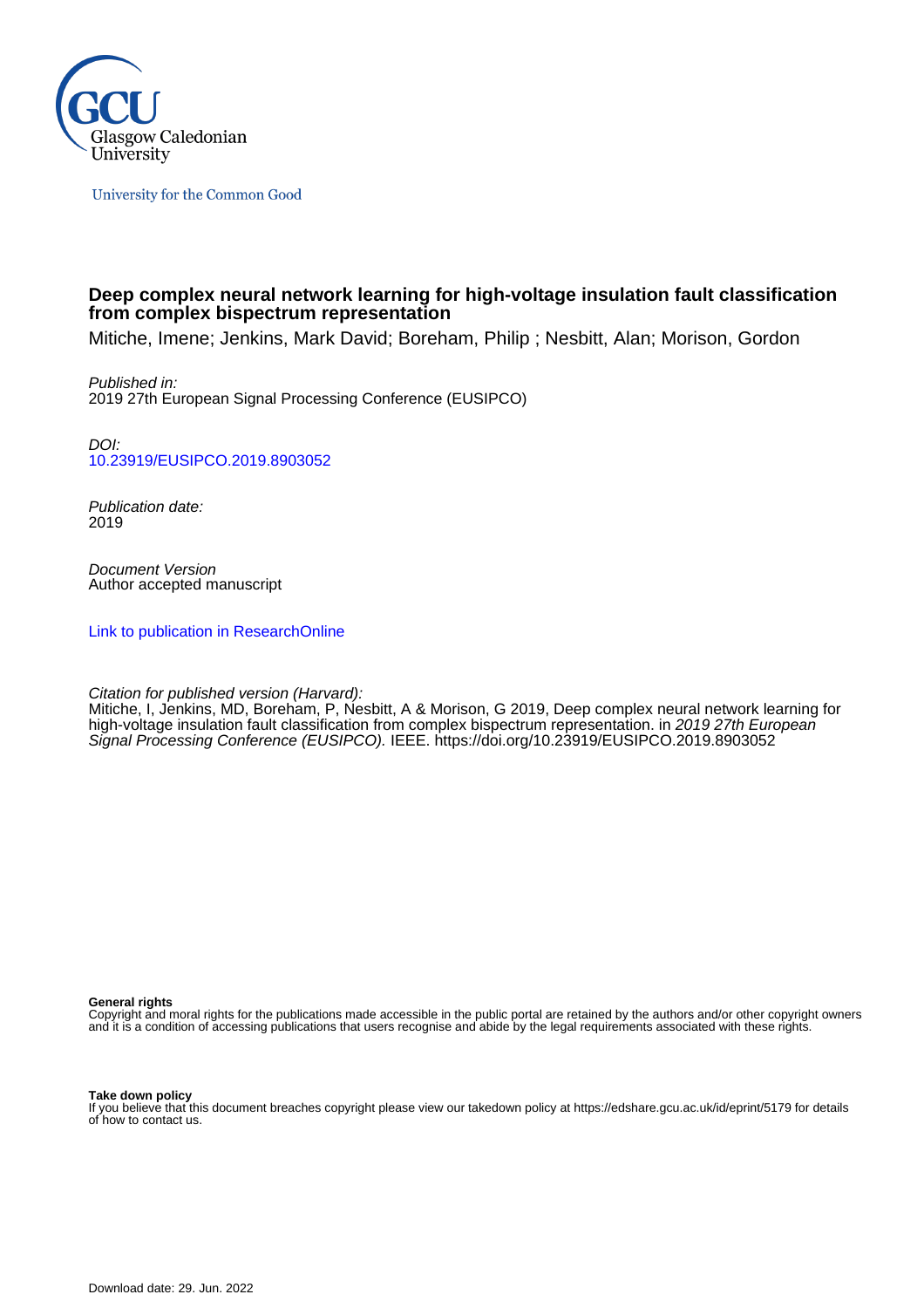# Deep Complex Neural Network Learning for High-Voltage Insulation Fault Classification from Complex Bispectrum Representation

Imene Mitiche<sup>∗</sup> , Mark David Jenkins† , Philip Boreham‡ Alan Nesbitt<sup>\*</sup> and Gordon Morison<sup>\*</sup> School of Engineering and Built Environment Glasgow Caledonian University, Glasgow, United Kingdom † Geckotech Solutions Ltd. Edinburgh, United Kingdom ‡ Innovation Centre for Online Systems Bere Regis, United Kingdom

*Abstract*—Bispectrum representations previously achieved a successful classification of insulation fault signals in High-Voltage (HV) power plant. The magnitude information of the Bispectrum was implemented as a feature for a Deep Neural Network. This preliminary research brought interest in evaluating the performance of Bispectrum as complex input features that are implemented into a Deep Complex Valued Convolutional Neural Network (CV-CNN). This paper presents the application of this novel method to condition monitoring of High Voltage (HV) power plant equipment. Discharge signals related to HV insulation faults are measured in a real-world power plant using the Electromagnetic Interference (EMI) method and processed using third order Higher-Order Statistics (HOS) to obtain a Bispectrum representation. By mapping the time-domain signal to Bispectrum representations the problem can be approached as a complex-valued classification task. This allows for the novel combination of complex Bispectrum and CV-CNN applied to the classification of HV discharge signals. The network is trained on signals from 9 classes and achieves high classification accuracy in each category, improving upon the performance of a Real Valued CNN (RV-CNN).

#### I. INTRODUCTION

Power generating plants exploit High-Voltage (HV) electrical and mechanical assets including motors, transformers, generators, cables and auxiliary equipment. The health and proper operation of these assets is crucial as any failure will primarily lead to system downtime which affects electricity production. The consequences include high replacement or maintenance costs. Furthermore, employees safety within the site could be put at risk if the failure engenders significant damage, where for instance an asset is on fire. Early detection and identification of the asset failure would avoid such consequences through condition monitoring. The latter avoids high costs, losses, fines and civil complaints [1]. Condition monitoring not only avoids failure occurrence, but it also prevents over maintenance and waste of resources when maintenance is not required. This maximises business profit and return of investment for the owning companies.

Faults within HV systems are commonly mechanical, which generally occur in gearboxes and bearings, or they are related to electrical insulation such as Arcing and Partial Discharges (PD). Identification of such faults is usually performed through an investigation of vibration [2], acoustic [3], audio or video recordings during the asset's operation. Another traditional method of fault diagnosis is Electromagnetic Interference (EMI) analysis approach [4], [5]. The exertion of EMI method in condition monitoring of HV equipment within the power production industry has been useful in the past decades. This approach is able to detect insulation degradation and conduction faults as well as mechanical defects [6]. In the current industry, EMI method is exploited by field experts who collect and analyse EMI data in operating HV sites. This approach has been successful throughout the years based on previous forensic confirmation on assets shut-down or maintenance decisions that were made due to faults occurrence. However, utility companies are suffering from a lack in expert knowledge and staff for condition monitoring, due to retirement of an ageing workforce, as well as sickness and periods of annual leave. This can have an impact on tasks that depend on expert knowledge, specifically the analysis of data measured on site in order to identify potential faults in a particular asset. Companies can be left with no other option but to hire or train more staff, however this requires a considerable amount of investment. Furthermore, their process is time consuming and not practical for continuous monitoring as the move to online condition assessment requires automatic fault classification and alerting. The implementation of continuous monitoring within the power industry reduces both cost and production losses by early detection of the potential risks.

The precise and early faults detection stage is critical in HV power systems in order to avoid catastrophic failures. Thus, a continuous and highly accurate condition monitoring system is desired. The aim here is to approach this problem by utilising Deep Learning technique. This implies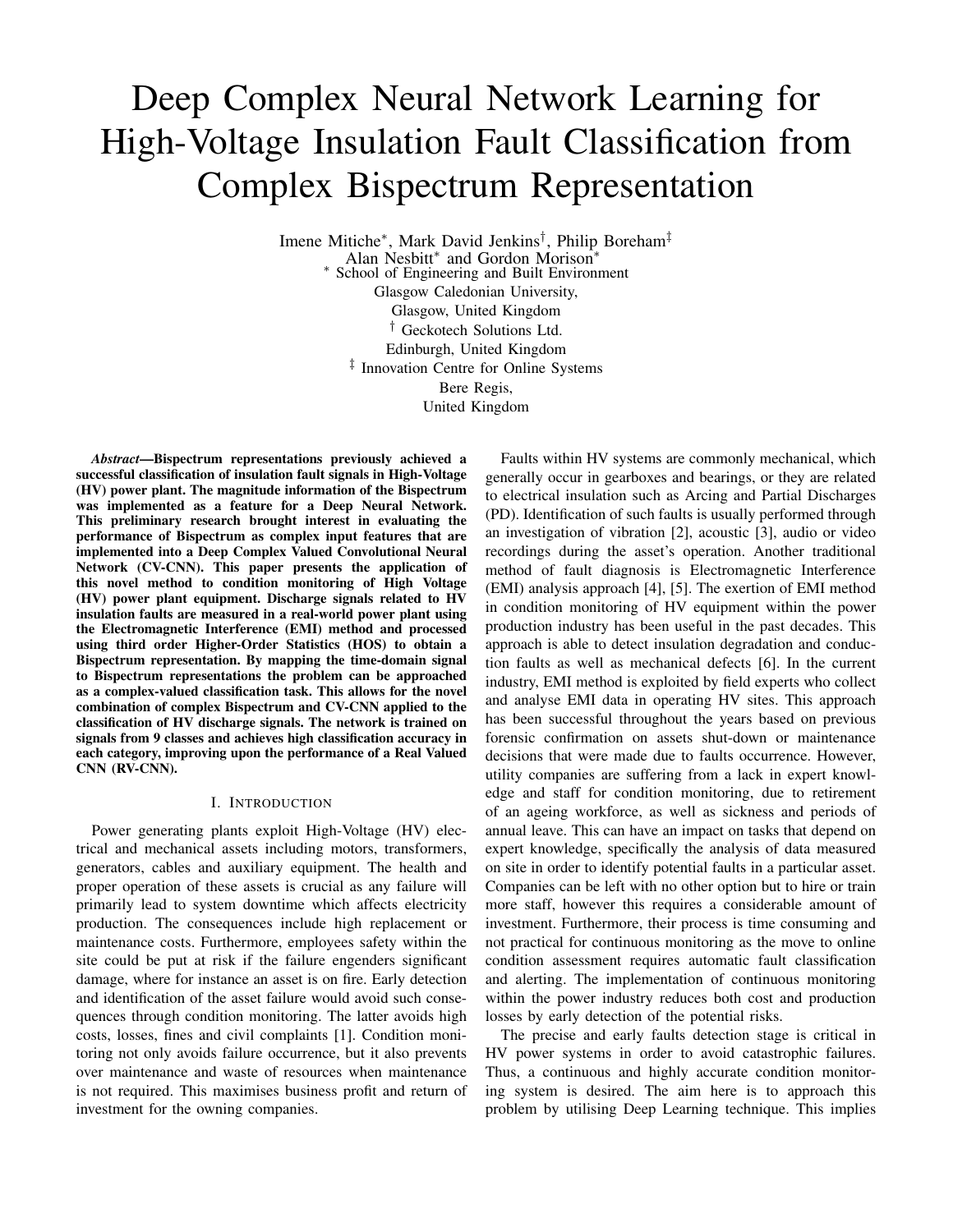a supervised learning for fault classification which reduces the dependence on staff while possibly helping experts and non-experts in gaining more confidence and information on data interpretations. Furthermore, this brings the benefit of minimising the consequences associated with asset failure, such as maintenance costs, due to poor servicing.

The approach involves two main stages: data pre-processing and Deep Learning classification. The first stage is achieved using Bispectrum calculation on the captured EMI time series signals. This provides both magnitude and phase information contained within the time signals. The complex Bispectrum is implemented as a two channels input to a Deep Complex Valued Convolutional Neural Network (CV-CNN) inspired by [7].

Bispectrum, has recently received the attention of biomedical [8]–[10] and audio [11], [12] applications as a feature extraction technique. The authors in [8] utilised Bispectrum entropies to retrieve information from lung sound signals with the aim of identifying lung health related condition (normal, asthma or pneumonia). This feature extraction method was introduced in [9] and [10] to Machine Learning and neural network classifiers, on electrocardiogram signals for classification of five different types of cardiac arrhythmia and emotion recognition purposes, respectively. Mel frequency Cepstral coefficients and Higher-Order Statistics (HOS) features were extracted in [11] and [12] from non-linear and non-stationary music audio signals, with the aim of musical instruments and instrument family classification, using different neural networks (e.g., counter propagation, feed forward neural network). Bispectrum analysis was also exploited on vibration signals, with non-stationarity characteristics, to identify gearbox fault types [13]. More importantly, the magnitude of Bispectrum was employed as image classification task for EMI-based faults using Deep Neural Network [14]. The previously cited papers demonstrated the ability of Bispectrum to retrieve robust features for the analysis of complex, nonlinear and non-stationary signals. This is the main motivation to employ Bispectrum, as EMI signals are believed to be of similar nature. However, the phase of the Bispectrum remained unexploited. It is interesting to investigate the performance of employing the complex Bispectrum, which represents both magnitude and phase information, instead of using the magnitude only.

The idea to adopt a CV-CNN was practised by few researchers. Authors in [15] and [16] exploited CV-CNN for image classification tasks and obtained the state-of-the-art results. Authors in [17] applied CV-CNN in the biomedical field for classification of sleep stage, and it was found that CV-CNN achieve an improved classification performance and considerably reduce the convergence speed when compared to CNN performance. The motif behind using a CV-CNN in this paper is due to the following advantages. The model is computationally stable and efficient as it employs complex numbers. Furthermore, the imaginary part of the complex value may offer additional information regarding the data that aids in classification task, since the imaginary and real parts are treated independently as two channels in this work. To the authors knowledge, the combination of the Complex Bispectrum image and CV-CNN is novel to the literature. In this paper, the newly developed model is tested on real-world HV data for insulation fault classification.

The remaining of this paper is structured as follows. Section 2 introduces the Bispectrum and CV-CNN algorithms. Section 3 provides a description on the experimental set-up and data, followed by results. Finally, Section 4 draws conclusions from this research with future research and recommendations.

# II. FEATURE EXTRACTION AND CLASSIFICATION ALGORITHMS DESCRIPTION

This section describes the mathematical framework of the proposed analysis. First, let's denote scalars by lower case, vectors by bold lower case and matrices by bold upper case.

#### *A. Bispectrum Analysis*

In time-domain HOS analysis, the first-order moment of a discrete signal  $\mathbf{x}[n]; n = 1, ..., N$  is the mean  $\mu$  and its secondorder moment is the variance  $\sigma^2$ , both are defined in Equation 1 and 2 respectively.

$$
\mu = E(\mathbf{x}[n])\tag{1}
$$

$$
\sigma^2 = E(\mathbf{x}[n]\mathbf{x}[n+\tau_1])\tag{2}
$$

The third-order moment of the signal is defined as:

$$
\gamma = E(\mathbf{x}[n]\mathbf{x}[n + \tau_1]\mathbf{x}[n + \tau_2])\tag{3}
$$

where  $\tau_1$  and  $\tau_2$  are time lags. Assuming that the signal  $\mathbf{x}[n]$ is zero mean, then the second- and third- order cumulants are equal to the respective moments [18]. In frequency-domain definition, the third-order cumulant spectrum, known as the Bispectrum, is the Fourier Transform (FT) of the third-order moment which can be defined as:

$$
\mathbf{B}(f_1, f_2) = \sum_{\tau_1=1}^{N} \sum_{\tau_2=1}^{N} \sum_{n=1}^{N} \mathbf{x}[n] \mathbf{x}[n+\tau_1] \mathbf{x}[n+\tau_2]
$$

$$
\cdot e^{-j2\pi \cdot (f_1 \tau_1 + f_2 \tau_2)} \quad (4)
$$

Let  $n + \tau_1 = m$  and  $n + \tau_2 = k$ , by rewriting Equation 4 and splitting the exponent, Bispectrum can be reformulated as:

$$
\mathbf{B}(f_1, f_2) = \{ \sum_{m=1}^{N} \mathbf{x}[m]e^{-j2\pi f_1 m} \} \cdot \{ \sum_{k=1}^{N} \mathbf{x}[k]e^{-j2\pi f_2 k} \}
$$

$$
\cdot \{ \sum_{n=1}^{N} \mathbf{x}[n]e^{+j2\pi (f_1 + f_2)n} \} = X(f_1)X(f_2)X^*(f_1 + f_2) \quad (5)
$$

where  $X(f)$  is the FT and  $X^*(f)$  is the complex conjugate of  $X(f)$ . This equation allows a faster computation of the Bispectrum, which is a complex measure that contains both magnitude and phase information, unlike the power spectrum. The Bispectrum reveals its content in two independent frequencies  $f_1$  and  $f_2$ . The outcome of Bispectrum analysis is implemented as a complex input to the CV-CNN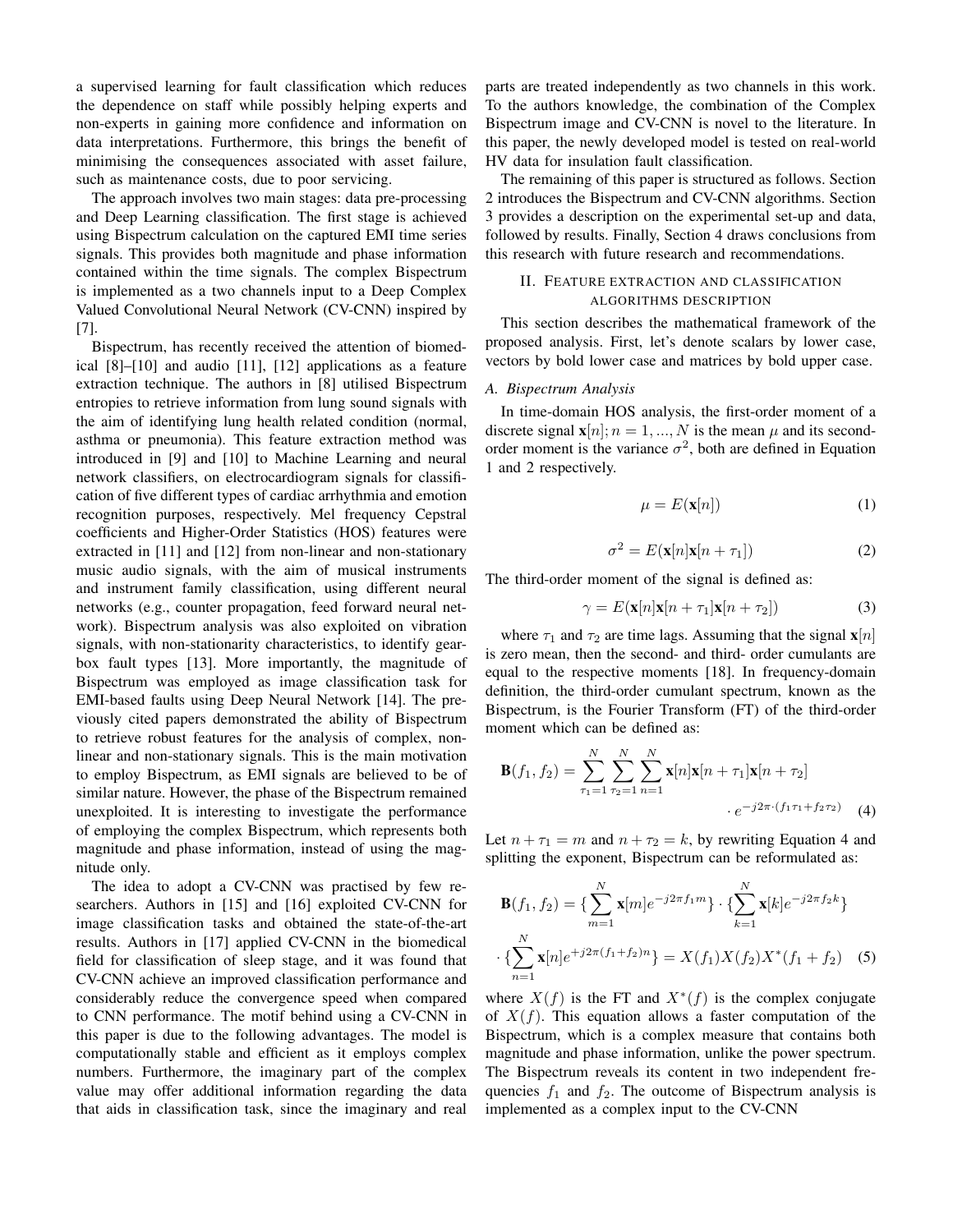#### *B. Deep Complex Neural Network*

In this section, the mathematical definition of the CV-CNN architecture and the main complex blocks are described.

*1) Complex Convolution:* The 2D complex convolution is performed by convolving a complex filter matrix  $W = A + jB$ by a complex vector  $z = x + jy$ , where the matrices **A**, **B**, and vectors x, y consist of real-valued entities. The convolution in frequency domain can be formulated as follows:

$$
\mathbf{W} * \mathbf{z} = (\mathbf{A} * \mathbf{x} - \mathbf{B} * \mathbf{y}) + (j(\mathbf{B} * \mathbf{x} + \mathbf{A} * \mathbf{y}))
$$
(6)

The resulting convolution has also real and imaginary parts which can be written as:

$$
\begin{bmatrix} \mathcal{R}(\mathbf{W} * \mathbf{z}) \\ \mathcal{I}(\mathbf{W} * \mathbf{z}) \end{bmatrix} = \begin{bmatrix} \mathbf{A} & -\mathbf{B} \\ \mathbf{B} & \mathbf{A} \end{bmatrix} * \begin{bmatrix} \mathbf{x} \\ \mathbf{y} \end{bmatrix} \tag{7}
$$

*2) Complex Batch Normalization:* Batch Normalization (BN) is an important step in Deep Networks for various advantages such as accelerating the training and providing a higher learning rate to avoid vanishing gradient. A BN method for CV-CNN is utilised to fit within the complex model, which is calculated for a data input  $x$  in the following steps. First, the centered data is multiplied by the inverse square root of the  $2 \times 2$  covariance matrix defined in Equation 9 as:

$$
\hat{\mathbf{x}} = (\mathbf{V}^{-1/2}(\mathbf{x} - E[\mathbf{x}]))\tag{8}
$$

$$
\mathbf{V} = \begin{bmatrix} Cov(\mathcal{R}(\mathbf{x}), \mathcal{R}(\mathbf{x})) & Cov(\mathcal{R}(\mathbf{x}), \mathcal{I}(\mathbf{x})) \\ Cov(\mathcal{I}(\mathbf{x}), \mathcal{R}(\mathbf{x})) & Cov(\mathcal{I}(\mathbf{x}), \mathcal{I}(\mathbf{x})) \end{bmatrix}
$$
(9)

The BN is then calculated for  $\hat{x}$  as:

$$
BN(\hat{\mathbf{x}}) = \mathbf{\Gamma}\hat{\mathbf{x}} + \beta \tag{10}
$$

where  $\beta$  is a complex parameter with real and imaginary learnable components,  $\Gamma$  is a 2  $\times$  2 scaling parameter defined in Equation 11.

$$
\mathbf{\Gamma} = \begin{bmatrix} \gamma_{rr} & \gamma_{ri} \\ \gamma_{ri} & \gamma_{ii} \end{bmatrix} \tag{11}
$$

 $\gamma_{rr}, \gamma_{ii}$  and  $\gamma_{ri}$  are set to  $1/$ √ 2, 1/ √ 2 and 0 respectively at the start of the operation. Moving averages are implemented to estimate the complex BN parameters, where they are initialised to zero for  $\beta$ ,  $Cov(\mathscr{R}(\mathbf{x}), \mathscr{I}(\mathbf{x}))$ , and to  $1/\sqrt{2}$  for  $Cov(\mathcal{R}(\mathbf{x}), \mathcal{R}(\mathbf{x}))$  and  $Cov(\mathcal{I}(\mathbf{x}), \mathcal{I}(\mathbf{x})).$ 

*3) Complex ReLU:* In this work the activation is applied to the real and imaginary parts of the complex value independently. Here, a complex ReLU (cReLU) is utilised as follows:

$$
cReLU(\mathbf{z}) = ReLU(\mathcal{R}(\mathbf{z})) + jReLU(\mathcal{I}(\mathbf{z})) \tag{12}
$$

This results in preserved phase and magnitude information when the angle  $\theta \in ]0, \pi/2[$ . The real part is discarded when  $\theta \in [\pi/2, \pi]$ , the imaginary part when  $\theta \in [3\pi/2, 2\pi]$  and both parts are discarded when  $\theta \in ]\pi, 3\pi/2[$ .

TABLE I STRUCTURE OF THE CV-CNN ARCHITECTURE. THE COMPLEX CONVOLUTION BLOCK CONSISTS OF 2D COMPLEX CONV., COMPLEX BN AND CRELU.

| Layer          | Kernel                         | No. filters | Stride                      | Operation             |  |
|----------------|--------------------------------|-------------|-----------------------------|-----------------------|--|
|                | 6x6                            | 16          | 2                           | Complex Conv. block   |  |
| $\overline{c}$ | 2x2                            |             | $\overline{c}$              | Average 2D Pool.      |  |
| 3              | 3x3                            | 32          | $\overline{c}$              | Complex Conv. Block   |  |
| 4              | 2x2                            |             | 2                           | Average 2D Pool.      |  |
| 5              | 3x3                            | 64          |                             | Complex Conv. Block   |  |
| 6              | 2x2                            |             | $\overline{c}$              | Average 2D Pool.      |  |
| 7              | 3x3                            | 64          |                             | Complex Conv. Block   |  |
| 8              | 2x2                            |             | $\mathfrak{D}$              | Average 2D Pool.      |  |
| 9              | 3x3                            | 128         |                             | Complex 2D Conv.+ReLU |  |
| 10             | 3x3                            | 128         |                             | Complex Conv. Block   |  |
| 11             | 2x2                            |             | $\mathcal{D}_{\mathcal{L}}$ | Average 2D Pool.      |  |
| 12             | Flatten, Dense(cReLU), SoftMax |             |                             |                       |  |

TABLE II DATA SET INFORMATION.

|           | No. Training | <b>No. Validation</b> | No. Testing |
|-----------|--------------|-----------------------|-------------|
| Per class |              |                       |             |
| Total     | 855          | 108                   | 108         |

*4) CV-CNN architecture:* The CV-CNN model was constructed using the complex 2D convolution, cReLU and complex BN described above, in addition to the standard Keras average pooling. The overall architecture is summarised in Table I and it is implemented in this work with a learning rate starting at 0.001 then it is set to 0.0001 after 10 epochs. The model is trained over 100 epochs with a batch size of 32.

### III. EXPERIMENTAL SET-UP

The data utilised for classification in this paper was measured by means of EMI method from real-world operating assets within HV power plant. It consists of time signals captured at a sampling rate of 24kHz, where each signal was examined by an expert and labelled according to the event. The interested reader in further details on EMI measurement can be referred to [4], [5], [19]. A total of 9 different events were identified and labelled as Arcing, Corona, Data Modulation, PD, Process Noise, Random Noise, Exciter pulses, minor PD and micro Sparking. Some of these events represent an insulation fault (e.g. Arcing, micro Sparking, Corona etc.) and some other are common interference (e.g. Data Modulation, Process and Random Noise). Figure 2 illustrates time signals example from each class label. A total of 1071 signals are utilised, where 80% of the data is used for training the model with 10% for validation, and the remaining 10% were used for testing. This is performed over 10 folds to achieve a ten-fold cross validation. Information on the data splitting for each fold is summarised in Table II.

The overall signal analysis and classification process is summarised in Figure 1. First, Bispectrum of each signal was calculated to obtain complex valued information as a 64x64 complex matrix. The latter was reshaped to a 64x64x2 tensor, where the 2 channels represent the real and imaginary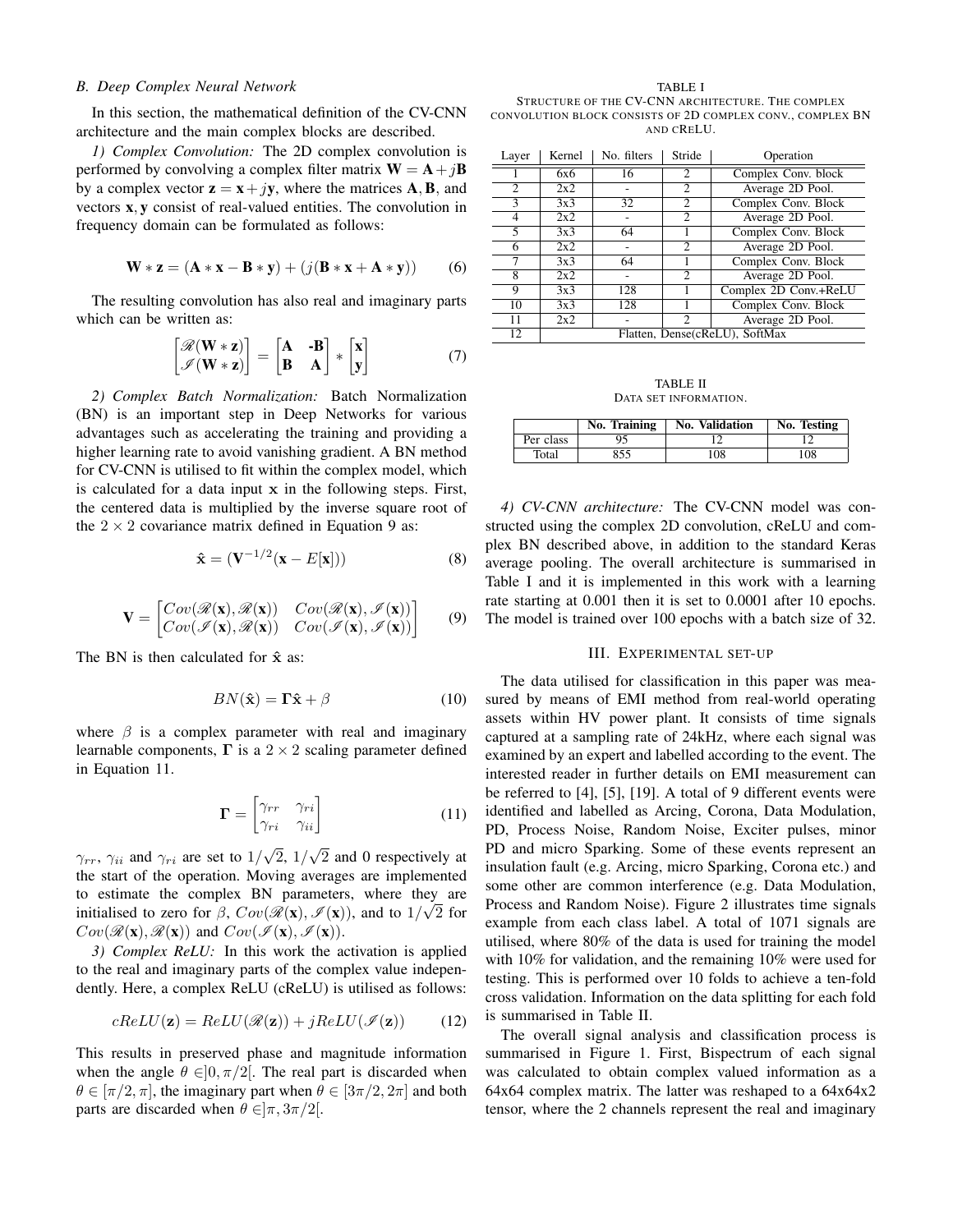

Fig. 1. (a) Signal pre-processing (b) CV-CNN model architecture, where complex conv. block includes complex convolution, complex BN and cReLU.



Fig. 2. Time signal examples (a) Arcing (b) Corona (c) Data Modulation (d) Partial Discharge (PD) (e) Process Noise (f) Random Noise (g) Exciter (h) minor PD (i) micro Sparking.

parts. The resulting tensor is then implemented into the CV-CNN. For comparison purposes, the same experiment was performed on a Real Valued CNN (RV-CNN) which follows the same architecture as CV-CNN's with the following exceptions. Normal convolution and BN are employed instead of the complex ones, max pooling function is applied instead of



Fig. 3. Average confusion matrix calculated over the 10 validation folds for RV-CNN. Labels denoted as Arcing (A), Corona (C), Data Modulation (DM),Partial Discharge (PD), Process Noise (PN), Random Noise (RN), Exciter (E), minor PD (mPD), micro Sparking(mS). Classification accuracy is shown in the bottom right corner.

average pooling. Here, the input to the model is the magnitude of the Bispectrum. The average results over the ten folds are presented in this section in terms of confusion matrices for RV-CNN in Figure 3 and for CV-CNN in Figure 4. The precision, recall and average accuracy are also presented in the confusion matrices. It is observed that the RV-CNN is unable to classify Corona and has lower overall accuracy. HV condition monitoring results are critical, therefore it is important for the model to have a minimum level of confidentiality and accuracy in classifying each class. Employing the CV-CNN improves